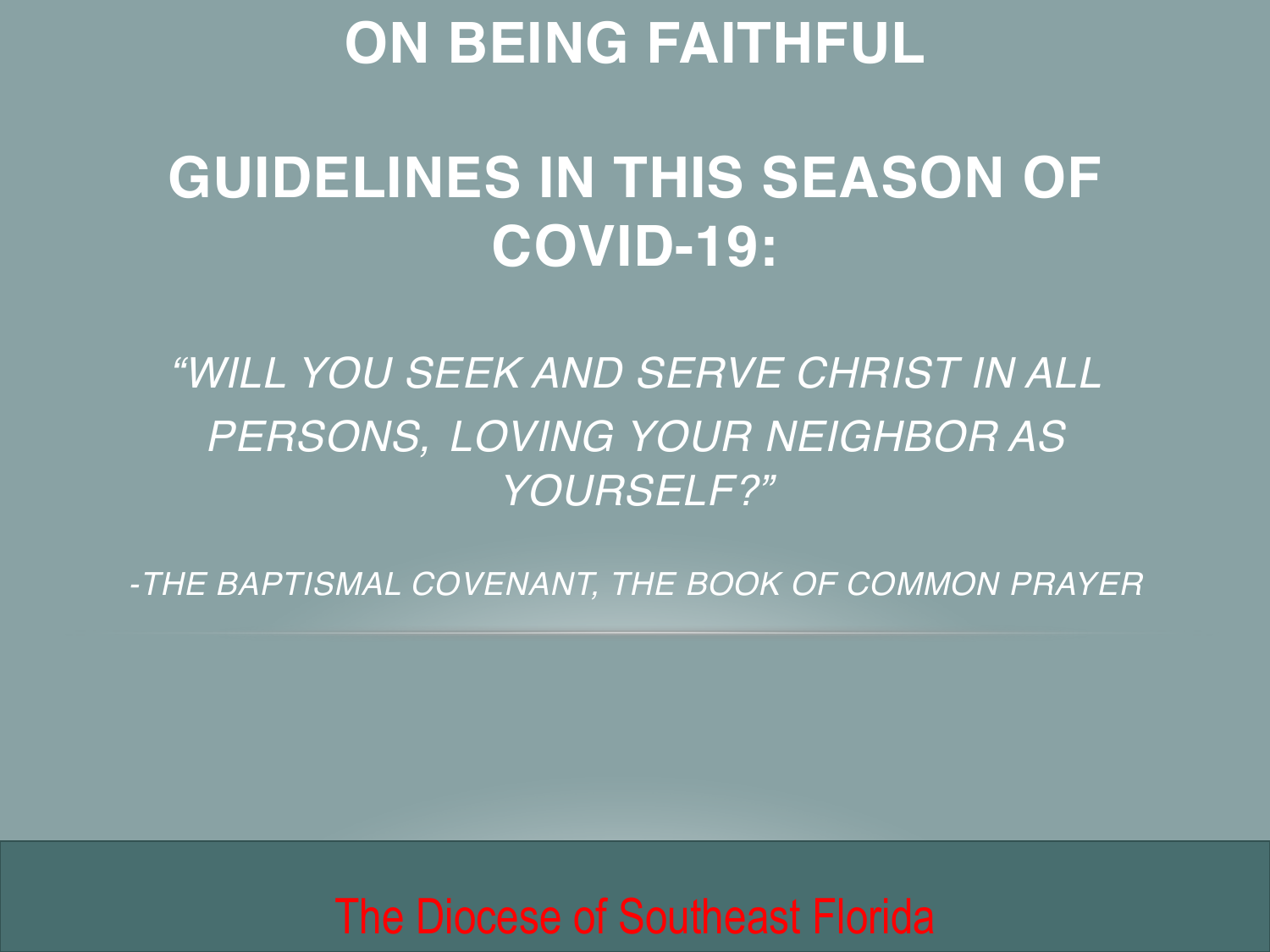## LEADERSHIP PRINCIPLES

• **<sup>T</sup>e COVID-19 novel virus is another example of how we live in a VUCA world** 

★ Volatile, Uncertain, Complex and Ambiguous

- **In the VUCA age while** *certainty* **cannot be assured,**  *clarity* **offers direction into the future.**
- **Leadership responds to the VUCA world with** 
	- ★ Vision
	- ★ Understanding
	- **★ Clarity**
	- **★ Agility**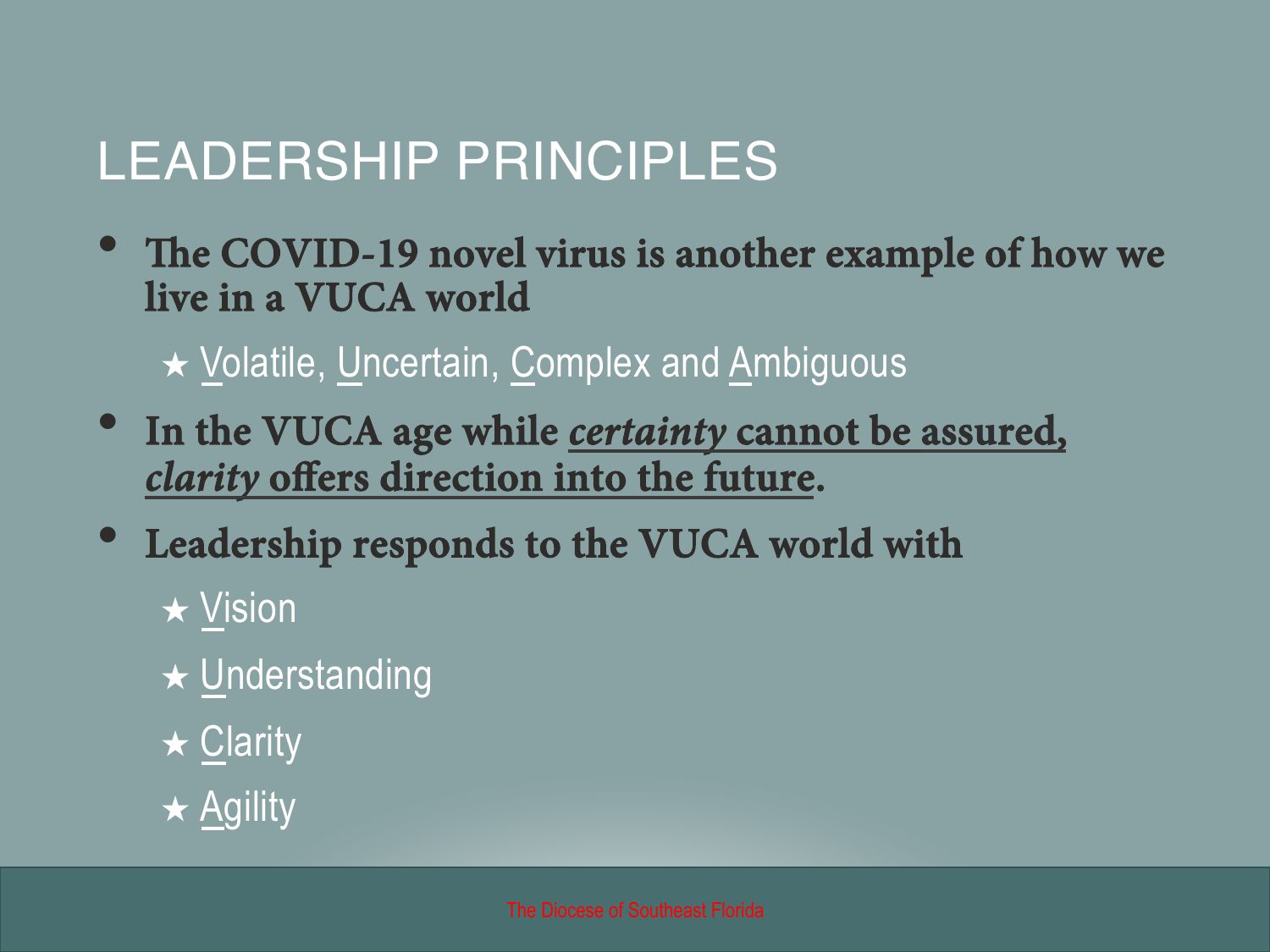## THIS IS A MOST IMPORTANT MOMENT

- **We are looking at a number of seasons that may last 12-18 months** 
	- ★ We cannot waste this moment to learn how to be God's hands at work in the world
	- ★ God and God's Church has something to offer people in this moment.
	- ★ We shall use the time wisely to learn new mission skills for our work in the future.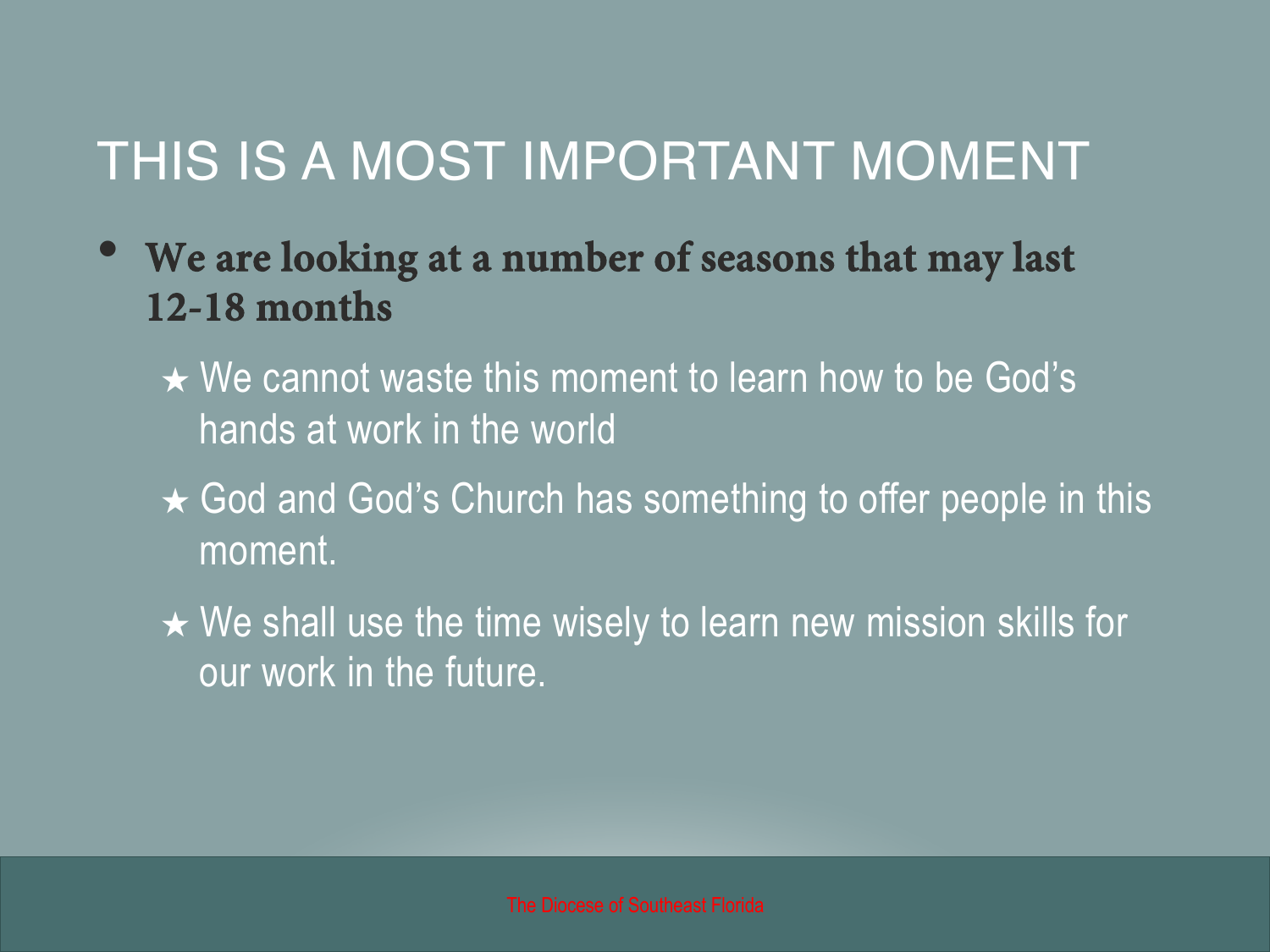• **We are being molded into a Church that meets a world in constant fux and ofen, as at a time like this, in crisis** 

★ with the Good News of God in Christ Jesus, his love, and his care.

- **<sup>T</sup>roughout this process and in the coming years, we shall be required to carefully manage fnancial and human resources** 
	- ★ this means getting congregations to do ministry and mission in this moment

#### • **Bishops, clergy, and lay leaders of congregations need to lead with**

 $\star$  knowledge and information so as to help our congregations and people cope with the changing nature of the phased community approach our health leaders will be taking and the implications for our financial health.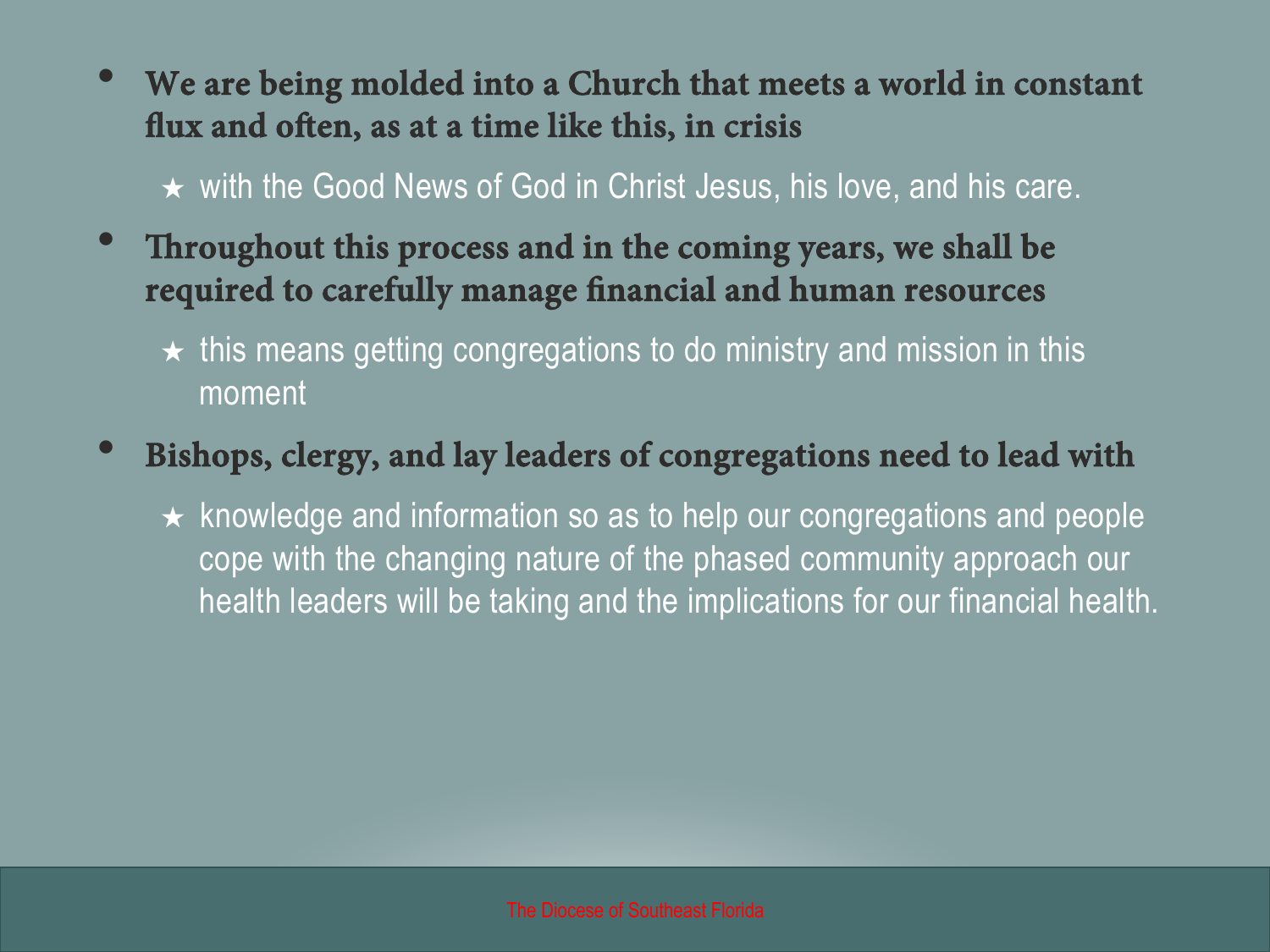## ANTIFRAGILITY

- **Like many organisms, the Church will be strengthened by strain and stress, and we shall re-emerge, re-gather, as a re-imagined community.** 
	- ★ The Bishop's staff and congregations can help lead our communities through a pandemic or any emergent crisis.
	- $\star$  We can play our part in defeating this particular viral outbreak of COVID-19.
	- ★ Such leadership and adaptation now will be seeds to future mission success.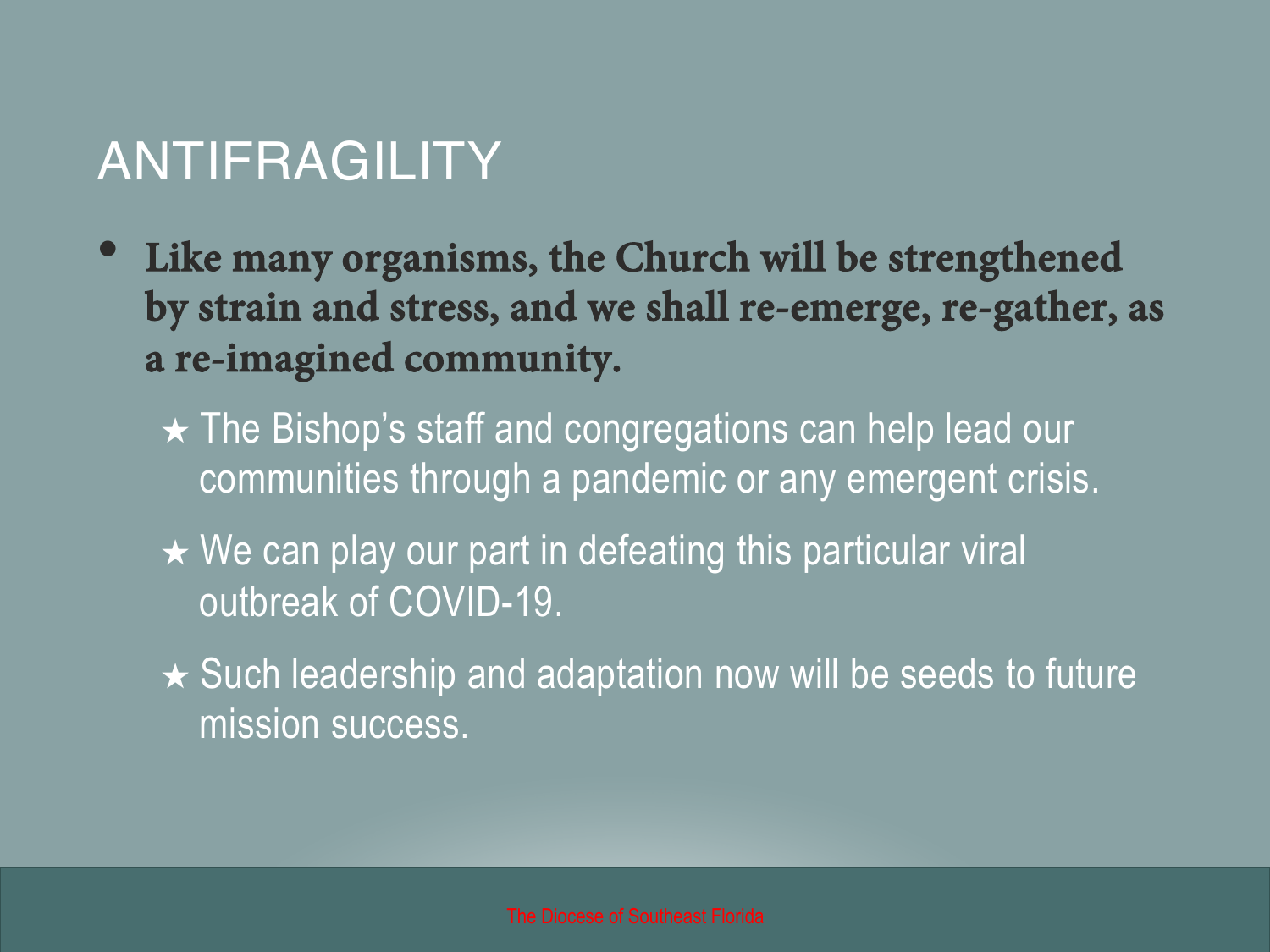#### CERTAINTY VS CLARITY

- **We have grasped at certainty in believing there was one date in a few weeks when we could all come together** 
	- $\star$  We of course have found that this date is a moving target
	- $\star$  This erodes trust in our leadership communication
	- $\star$  This erodes a willingness to follow leadership direction

#### • **Clarity reveals a Seasons approach that is warranted**

- $\star$  We adapted: Large gatherings have been canceled, then gatherings under several hundred, then under 50, then under 10, then into *stay at home protocols*.
- ★ All major protocols (ERD, Johns Hopkins, CDC, Imperial College of London, WHO, and American Enterprise Institute) speak about a phase/seasons approach
- $\star$  Listening carefully, we hear government, economic, and health leaders in conversation about a phased/seasons approach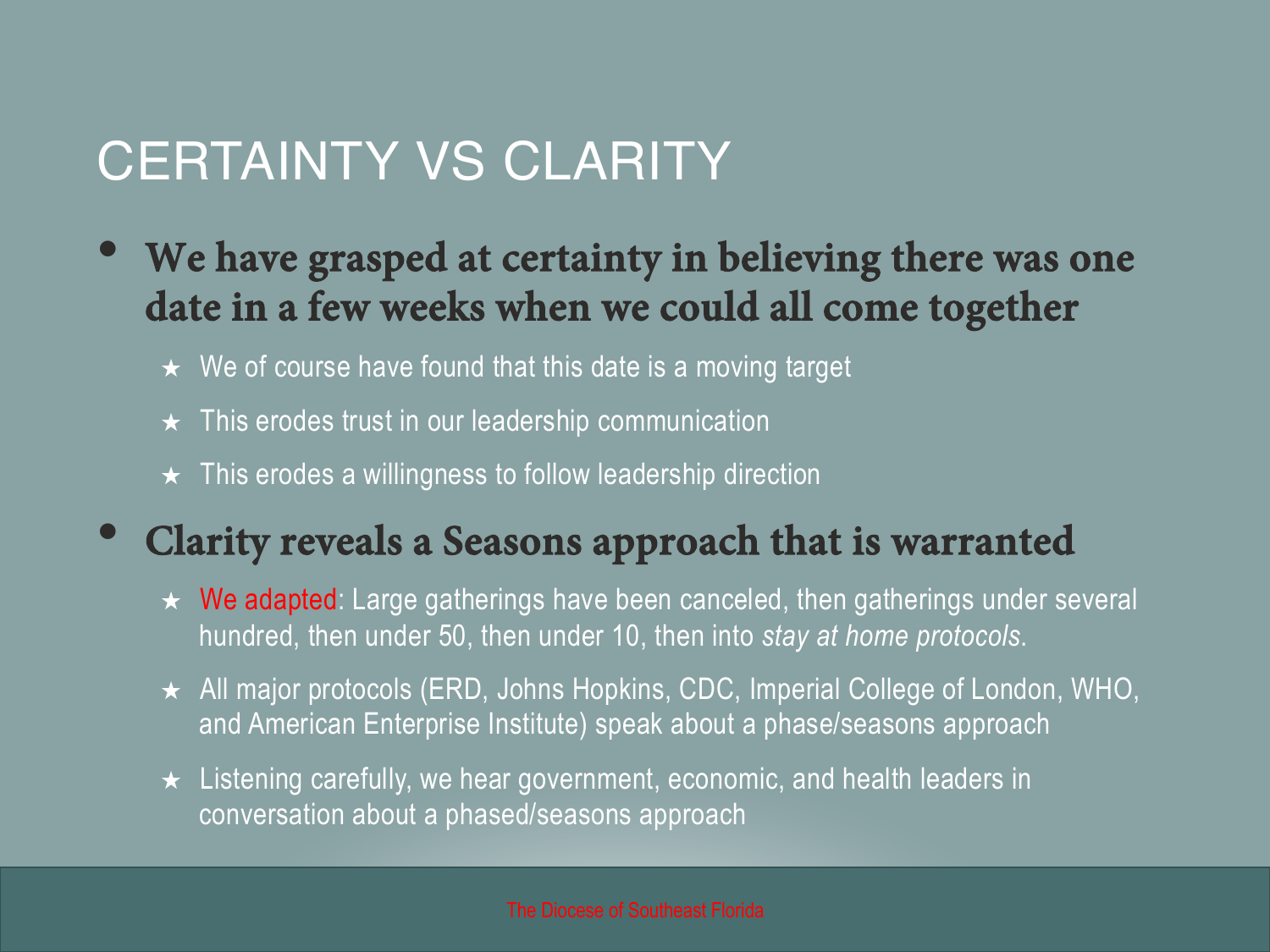## BENEFITS OF A SEASONS APPROACH

## • **Provides a vision for**

- $\star$  Imagination about our future
- $\star$  Helps our people understand the reality of our situation
- $\star$  Begins to put into place clear guidelines for each season
- $\star$  Creates agility across regions of the diocese and contexts

### • The VUCA world is our present reality, **and the Virus is here to stay until we have therapies/vaccines**

★ Congregations may find that local circumstances return them to *stay at home* protocols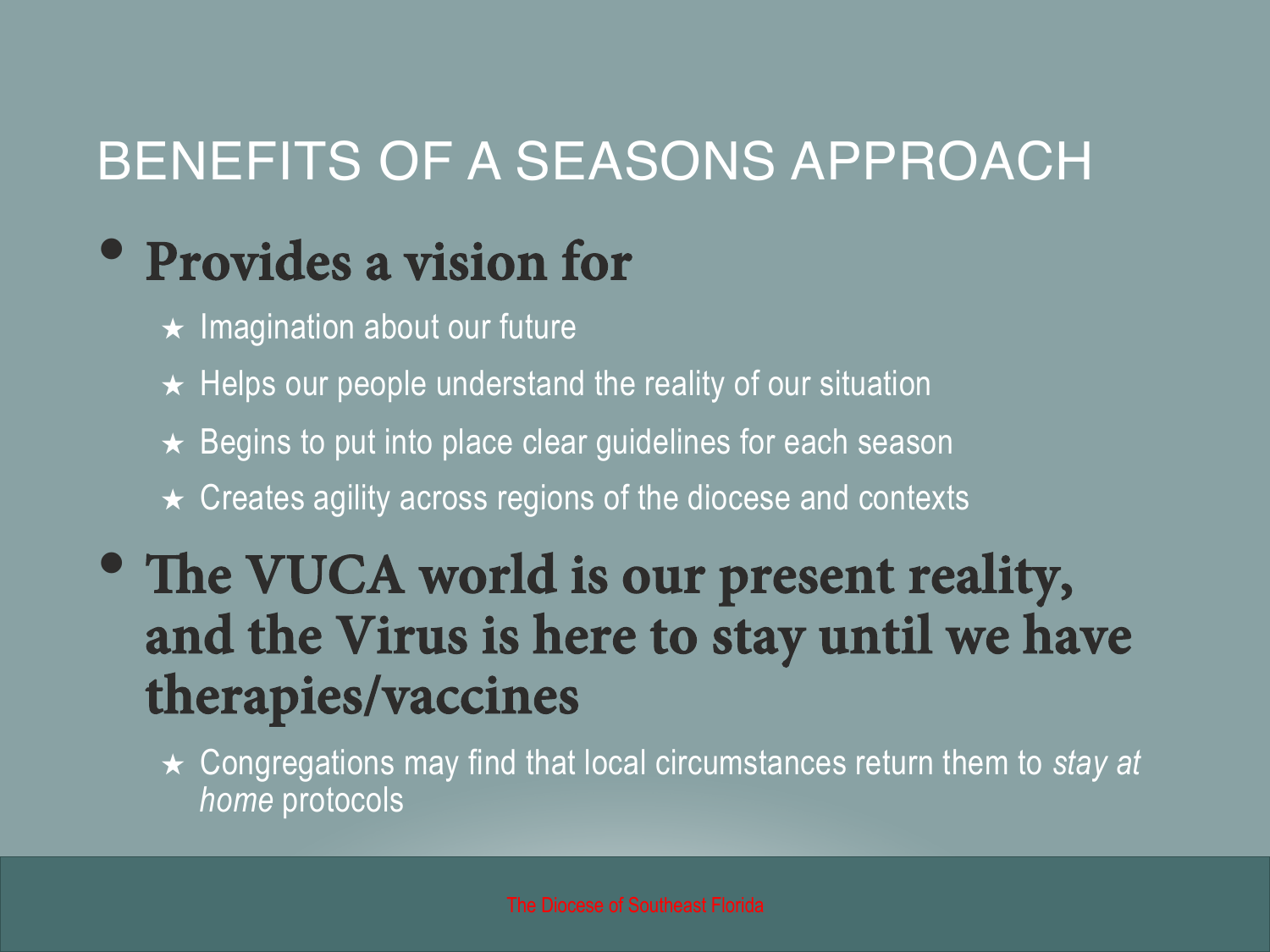## SEASON I: COMMUNITY CONDITIONS

- $\star$  Widespread community spread of the virus
- ★ Overtaxed health system; lack of testing and tracing
- $\star$  Short medical supply
- ★ Lack of availability of vaccine, therapies, and countermeasures
- $\star$  Lack of protective supplies for general public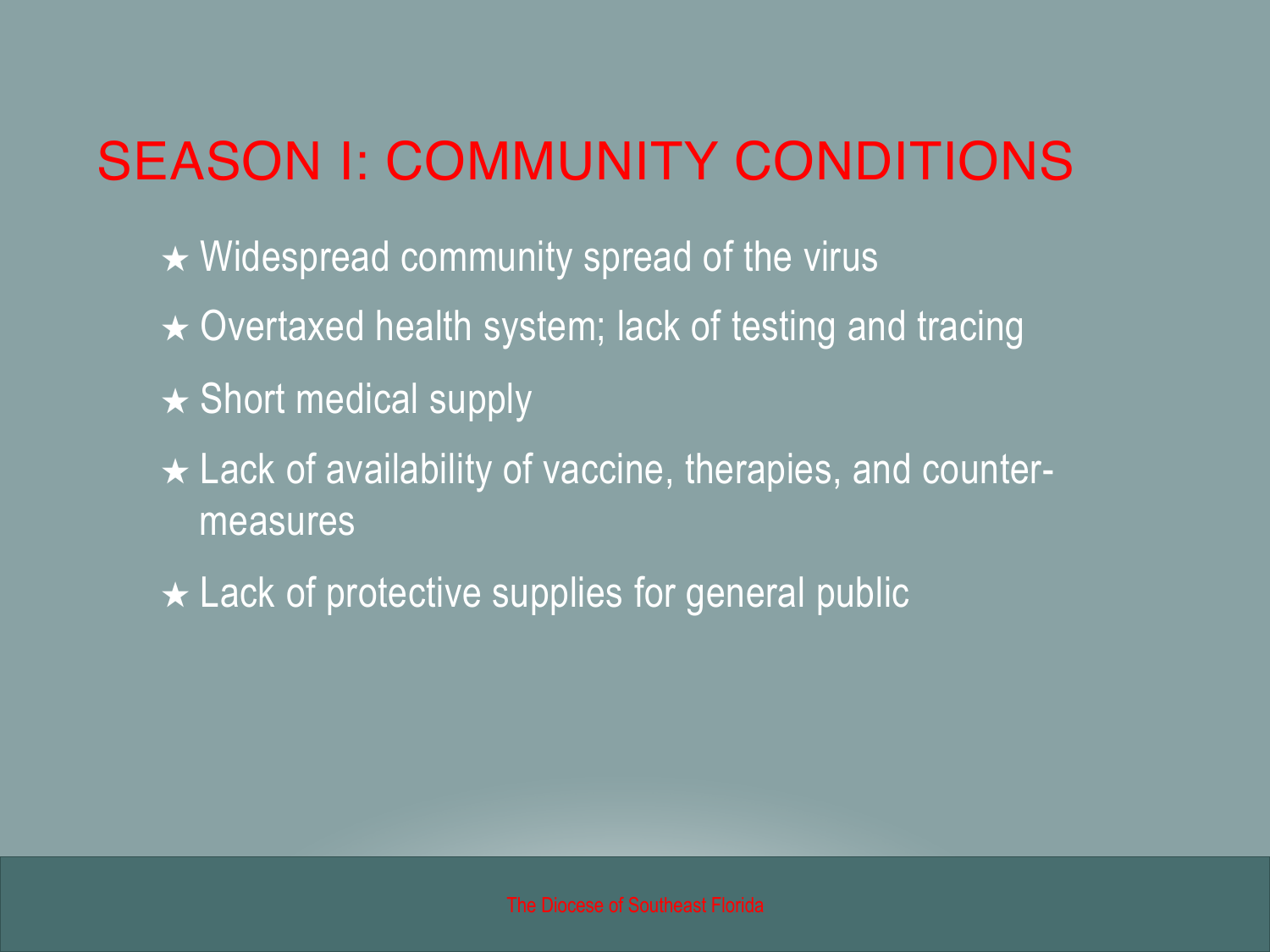## SEASON I: CHURCH REQUIREMENTS

- ★ Buildings (churches, schools, church offices) are closed.
- **★ Congregations are doing online worship.**
- $\star$  Online bible studies and group ministry online.
- ★ Limiting service ministries to safe protocols dedicated to essentials.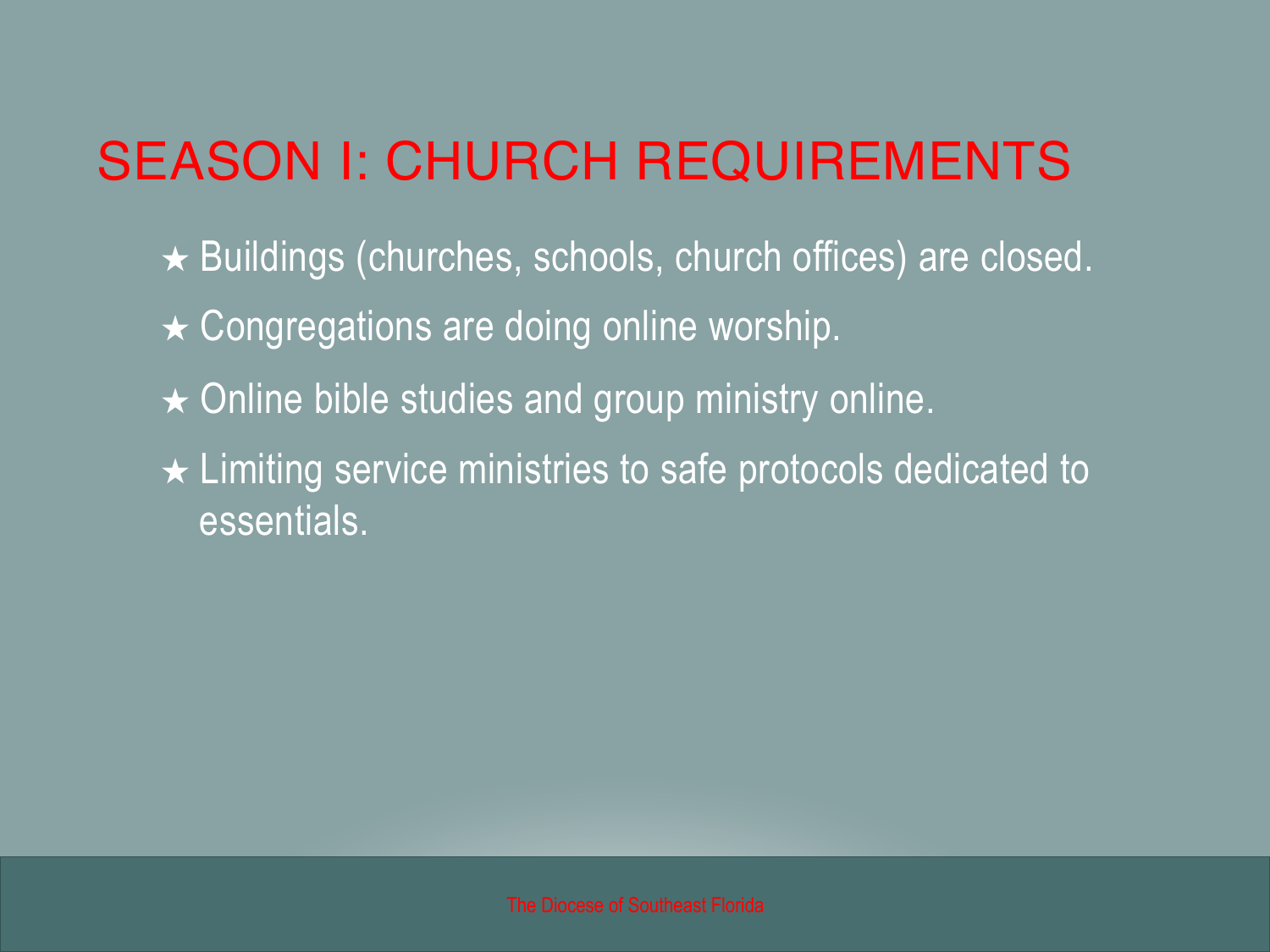## SEASON II: COMMUNITY CONDITIONS

- ★ A sustained reduction in new local cases for at least 14 days
- ★ Local hospitals are safely able to treat all patients without resorting to crisis standards of care
- **★ Everyone with COVID-19 symptoms can be tested**
- $\star$  Contact tracing and active monitoring are in place
- ★ Systems are in place for targeted quarantines as needed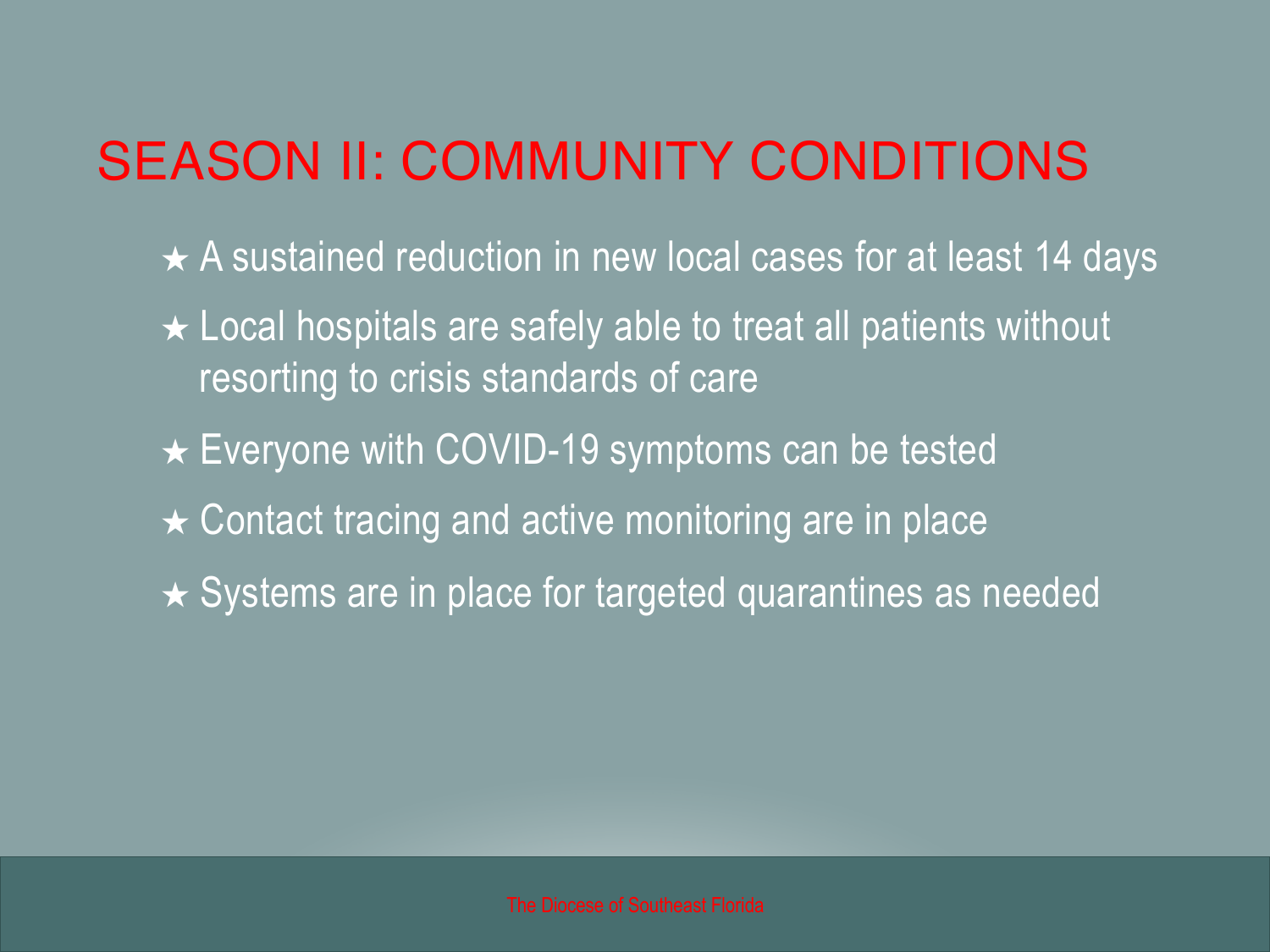## SEASON II: CHURCH REQUIREMENTS

- $\star$  Church offices may open in spaces large enough for physical distancing for essential operations
- $\star$  Church buildings open
- $\star$  Limited attendance, with reservations required
- ★ Six foot physical distancing; Face masks required; Temperature checks before entry
- ★ No congregational or choral singing
- ★ No in-person coffee hour or meals
- $\star$  Scale-able worship 10, 50, 100 in virtual groups and in-house groups, or in spaces large enough for physical distancing with approval of bishop.  $\overline{\phantom{a}}$
- $\star$  Continued online worship; adult/youth formation remain online
- $\star$  Self-quarantine after air travel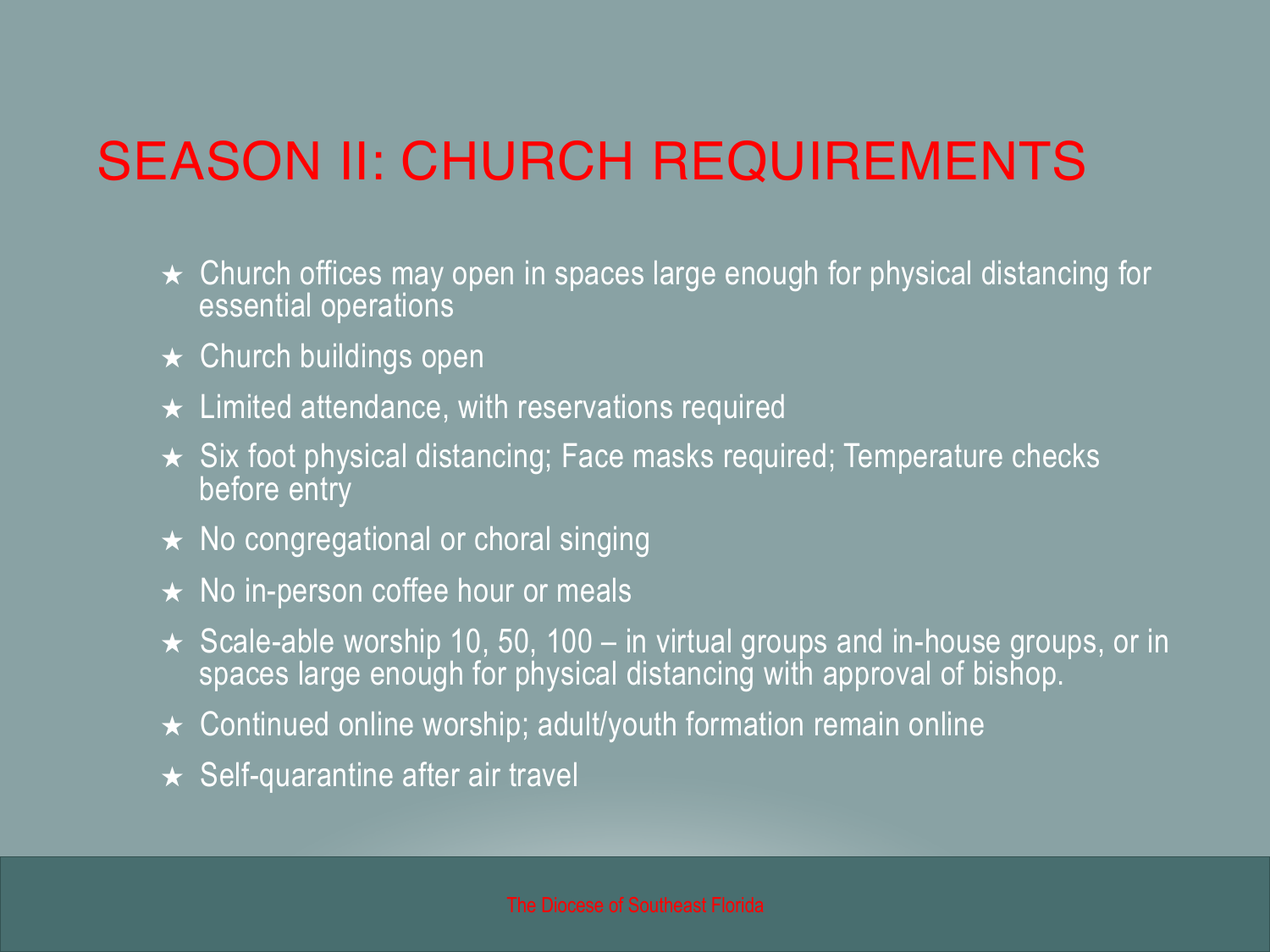## SEASON III: COMMUNITY CONDITIONS

 $\star$  No community spread of the virus  $\star$  Mass national vaccination  $\star$  Mass therapeutic availability  $\star$  Mass testing for virus and immunity  $\star$  Lifting physical distancing **★ Global vaccination (protection from visitors)**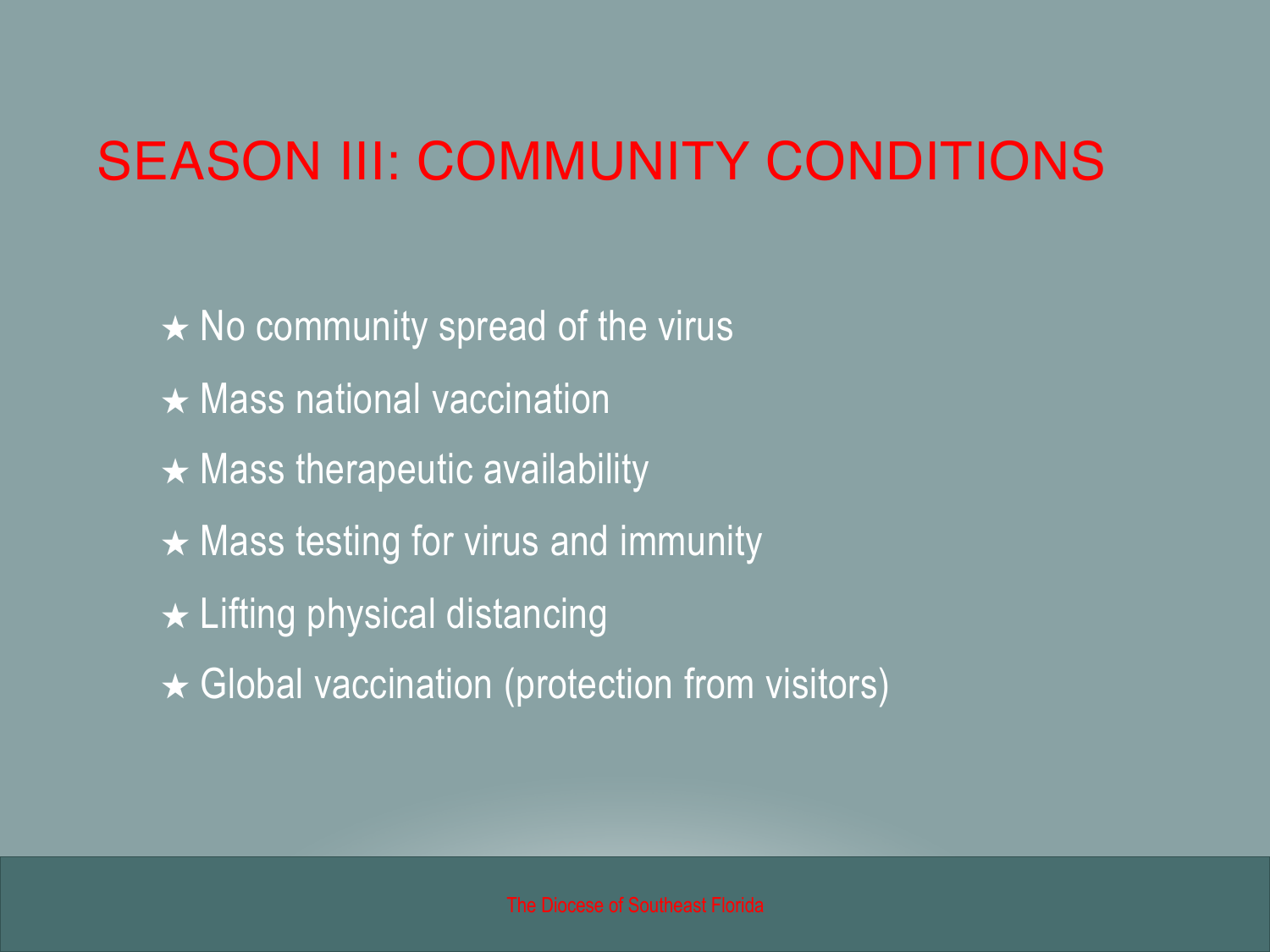## SEASON III: CHURCH REQUIREMENTS

- $\star$  Resumption of sustainable normal activities with a new awareness of our connections and vulnerabilities
- $\star$  Many activities remain available online (worship, formation, meetings) to allow those who cannot join in person to participate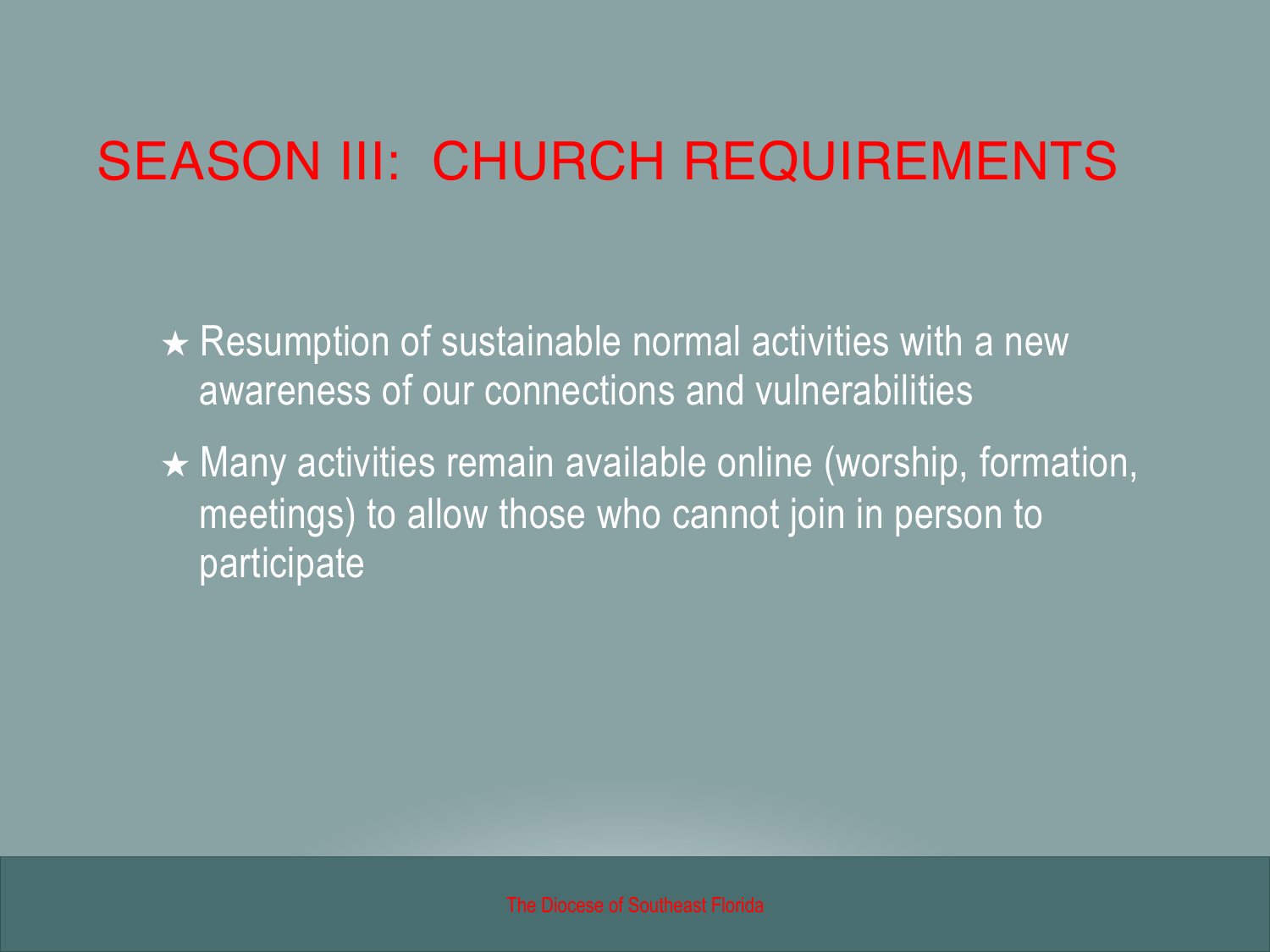## SEASON IV: APPLICATION OF LEARNINGS & FUTURE PREPARATION

- **Season IV is actually part of all the other phases**
- **In a VUCA environment we need to prepare for future disruptions**
- **We are already learning from this event as a Church**
- **It is not too soon to** 
	- ★ Build in platforms for livestreaming and uploading our worship services
	- $\star$  Platforms for gathering online
	- $\star$  Continue to create meetings and programs that are accessible online in real-time